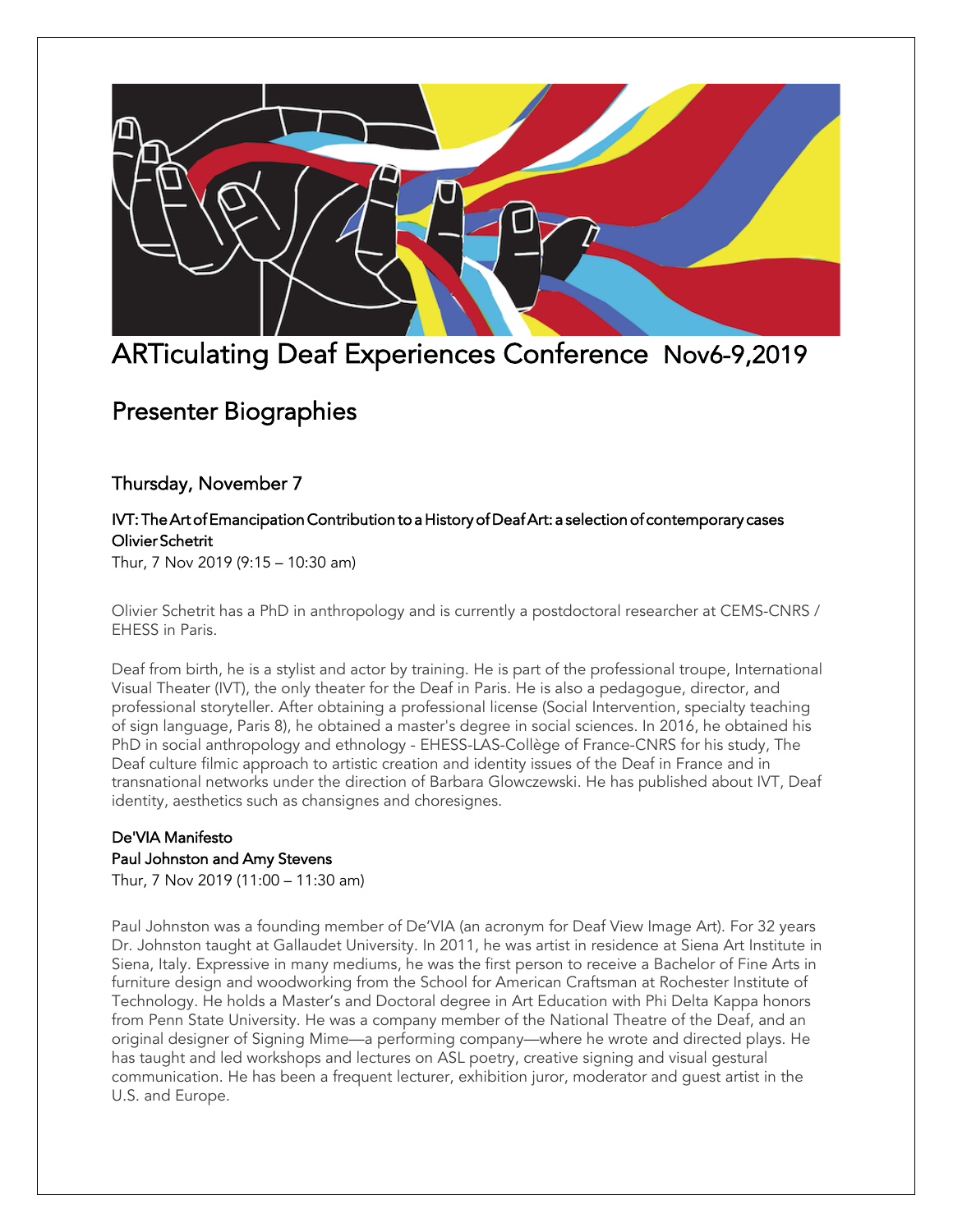Amy Stevens is a tenured professor of communication studies at Gallaudet University. Through her academic career, Professor Stevens has incorporated experiential learning in a broad range of courses including Women's Body Image in Advertising, Civil Rights Struggles through Images and Text, and Introduction to Mass Communication. Drawing upon her degrees in journalism, communication and art, Professor Stevens taught students how to write and design 24-page booklets, multi-page websites, infographics, posters and large banners. Students also embraced two-dimensional designs in several exhibits, titled "Social Justice Sneakers: Walk in Someone Else's Shoes," "Tears, Trials and Triumph: The African American Story," and "Iconic Images: One Button at a Time." Professor Stevens' MFA is in graphic design from Howard University. She serves as the media liaison and internship coordinator for the Communication Studies program.

# On Deaf (Creative) Writing: Past, Present, and Future

Kristen Harmon

Thur, 7 Nov 2019 (11:30 – 12:00 pm)

Kristen Harmon, Ph.D., is a professor of English at Gallaudet University. A Deaf author and academic, she has published both creative works (fiction) and scholarly works on a range of topics from literature to creative writing to Deaf Studies to writing for the public to ethnographic research and theory. She is series editor for Gallaudet University's Classics in Deaf Studies and has co-edited two anthologies of creative writing by Deaf authors for Gallaudet University Press (with colleague Dr. Jennifer Nelson). Some of her work on Deaf writing has been picked up by Lit Hub Daily (22 Jan. 2019). From 2010-2013, Dr. Harmon was the Communications Director for the National Science Foundation's Science of Learning Center on Visual Language and Visual Learning (VL2); while there, she wrote, directed, and co-designed the VL2 Parents Package and multiple research briefs on the advantages of bilingualism for Deaf children and infants. More details about her work can be found here: https:// www.linkedin.com/in/kristenharmon/

## Nordic Deaf Theatre Co. Panel Mira Zuckermann, Marita S. Barber, Mindy Drapsa

Thur, 7 Nov 2019 (12:45 -1:25 pm)

Mira Zuckermann is a Norwegian-Israeli actor and director. Since 2001, Zuckermann have been theatre manager for the professional Norwegian sign language theatre, Teater Manu. With 13 directed plays and 13 performances as actress, she is well known by the deaf audiences. Since the start up in 2001, Teater Manu have been nominated six times for the National theatre award (Hedda award). One of the nominations was for the play "Pinocchio", which was directed by Zuckermann. Teater Manu also won the award for the best audio-visual play for "Jack and the Beanstalk", also directed by Zuckermann.

Artistic Director Marita S. Barber graduated in Theatre Arts, BA and Media minor of BA from Gallaudet University and in Manager minor MBA from Probana 2017. Marita got different awards in shows and art works, like Josep Velez's Award from National Theatre of the Deaf 1989, the year of the best actress 1996 and the year of the best director 1995 at Gallaudet University. Medal for Merit award in Finnish Accociation of the Deaf´s 100th Anniversary in 2007. Marita was one of founders for Living Hands- company. Marita has been teaching drama and poetry in Finland, Uganda, Namibia, Tansania, Mosambik, Etiopia, Brazilia, etc. Marita is well known by in deaf community in Finland throught by her visit in media. Also, Marita is an actress and director. Marita received the honorary invitation for cultural well-being of society and community service from President of the Republic of Finland to celebrate Finland's independence in 2015.

Mindy Drapsa is Artistic Director of Riksteaterns Tyst Teater and have been a part of Tyst Teater's team since 2017. In Sweden Mindy Drapsa is also well known as co-founder of Dramaski where she still is president. Mindy Drapsa has BA in linguistics and is vice president of SIMA, a Swedish collage.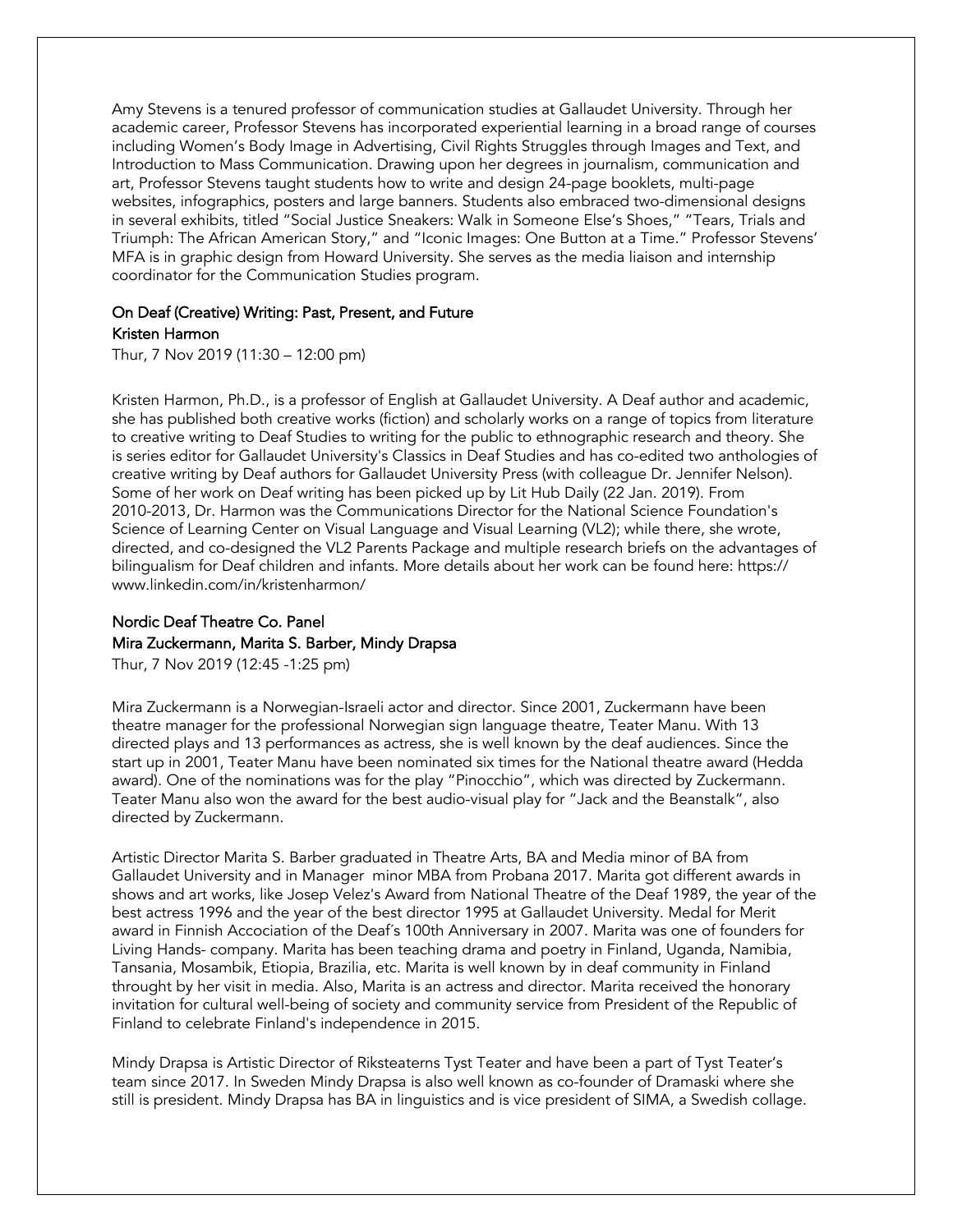## Documenting Deaf NYC Stories Brian H. Greenwald and Brianna DiGiovanni

Thur, 7 Nov 2019 (1:30 – 2:50 pm)

Brian H. Greenwald, PhD is professor of history and Director of the Drs. John S. and Betty J. Schuchman Deaf Documentary Center at Gallaudet University. He is co-editor of A Fair Chance in the Race of Life: The Role of Gallaudet University in Deaf History and In Our Own Hands: Essays in Deaf History, 1780-1970. Brian has presented widely on many topics on American Deaf history. Currently, he is co-director (with Jean L. Bergey) of the Deaf NYC: Signs of Change project that explores deaf life in New York City during the late 19th and 20th centuries.

Brianna DiGiovanni is a fourth-year student at Gallaudet University, where she is pursuing a degree in History. She is a student research assistant at the Drs. John S. and Betty J. Schuchman Deaf Documentary Center. She is currently working on the Deaf NYC: Signs of Change project that explores deaf life in New York City during the late 19th and 20th centuries. Ms. DiGiovanni has been also involved with different exhibits at the Gallaudet University Archives and Deaf Collections. Upon completion of her undergraduate studies, she intends to apply to graduate school to further her knowledge of history and teaching, and progress toward a career as a history teacher.

#### Golden Years for Deaf Lesbians? An Exploration of Deaf Lesbian Options in Life's Last Chapter Bridget Klein

Thur, 7 Nov 2019 (1:30 – 2:50 pm)

Bridget Klein joined the ASL/English Interpreting Program at Bloomsburg University faculty in 2013. She graduated with a Bachelor's degree from Keuka College, focusing on ASL in 2003. In 2004, Ms. Klein enrolled at Gallaudet University and graduated with two masters; the first one was in teaching sign language (2006) and the second was in Deaf cultural studies (2007). She also graduated with a certificate in Deaf History. Currently, Ms. Klein is ABD at American University completing her doctoral study in anthropology. Her dissertation analyzes anthropological stories of older Deaf lesbian women's intersectionality identities from 1950s to today.

#### Yours Most Sincerely: A Study of the Friendship of a Nineteenth-Century Deaf-Mute Artist and Prominent Political Couple Corinna Hill

Thur, 7 Nov 2019 (1:30 – 2:50 pm)

Corinna Hill is a lecturer in the Deaf Cultural and Creative Studies department at the National Technical Institute for the Deaf and a PhD student in the history department at the University of Rochester and. She studies deafness, disability, and women in the United States during the nineteenth and twentieth centuries.

#### Two Nations, Sign Languages and Sexes but One Shared Identity: Signed Poetry on Intersectionality of Deaf Queer African Rezenet Moges Riedel

Thur, 7 Nov 2019 (3:45 – 4:15 pm)

As a CSU-Long Beach alumnus, Rezenet Moges-Riedel returns there as a full-time Lecturer in ASL Linguistics and Deaf Cultures program. She graduated with Masters in Linguistic Anthropology after studying about sign language contact in her family country, Eritrea, located in east Africa. Her last publications are based on Deaf Queer, using crip theory and a new concept "Demissionization" that concentrates on an aftermath of language purism, dissociating from missionization. Currently, she is a Doctoral Candidate studying at CSU, Northridge about Deaf Faculty of Color and working on reframing Critical Race Theory and Intersectionality with Deaf lens.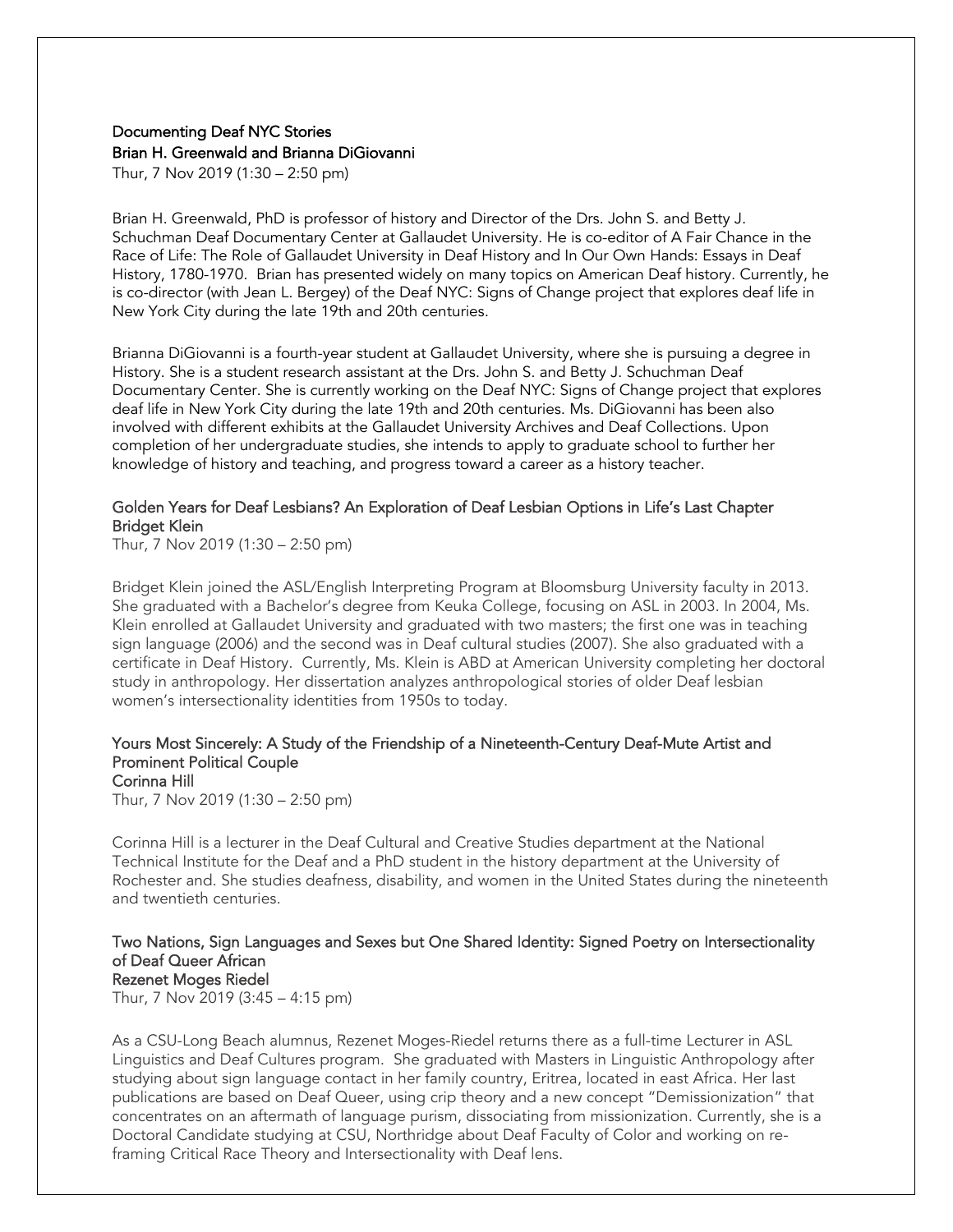### Contribution of Black Deaf Performing Arts Fred Beam

Thur, 7 Nov 2019 (4:15 – 4:45 pm)

Fred Michael Beam is Outreach Coordinator for Sunshine 2.0 .He has worked as acclaimed professional dancer, actor, director, choreographer, ASL Director and playwright for numerous dance concerts and theater nationally and internationally. He has performed around the globe including Africa, Australia, Egypt, England, and France among others. He was a member of "I Didn't Hear That Color," the first black deaf play ever produced. His television and film credits include "If You Could Hear My Own Tune," "The West Wing," "Secret Dream," "Little Lonely Monster, and "The New Captain Kangaroo, " for which he won the 2000 Media Access Award. He has served as the director of Invisible Hands, Inc., which promotes deaf awareness through performing arts. He was a founding member of the Wild Zappers, an all deaf male dance company. He also established Theatre Arts Leadership Training for Deaf People of Color at Gallaudet University.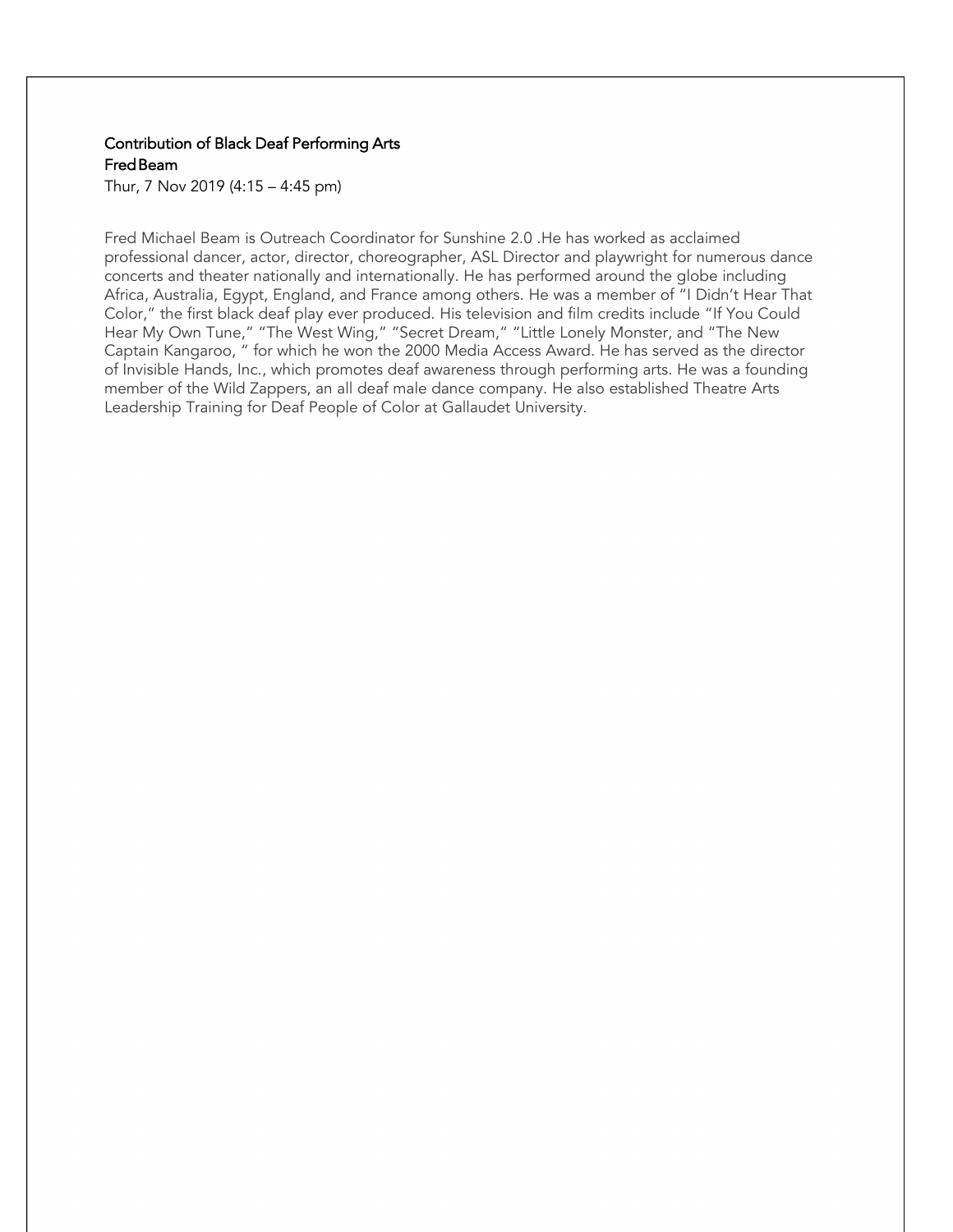## Friday, November 8

## "Do It For the Culture": A Critical Look Into The Evolving BlackDeaf Expressions in Written English Kristi Merriweather

Fri, 8 Nov 2019 (9:15 – 10:30 am)

Kristi Merriweather is an educator and Deaf Learning Specialist by profession. Deaf since age 2, she was a prolific reader who attended schools under Atlanta Public Schools from elementary to high school. She is a graduate of Spelman, Howard, and Georgia State University with degrees in psychology and Deaf Education. A few of her poems have been published in Deaf American Poetry: An Anthology. Her community service has involved Delta Sigma Theta Sorority and Georgia Association of the Deaf and she is a co-founding member of Atlanta Tribe of Deaf A.C.E. (DeafBlack Americans Committed to Empowerhood) and established a national youth program for BlackDeaf teenagers for National Black Deaf Advocates, which is still in existence 22 years later.

#### De'VIA: Understanding the Themes and Motifs Nancy Rourke

Fri, 8 Nov 2019 (11:00 – 11:30 am)

Nancy Rourke is an internationally-known Deaf artist and activist. As a full-time professional artist, she is involved implementing De'VIA art curriculum for Deaf children. Deaf View/Image Art, also known as De'VIA, is art that examines and expresses the Deaf experience from a cultural, linguistic, and intersectional point of view. She does artist-in-residencies at Deaf schools nationwide where she teaches and makes art in Rourkeism De'VIA. This is a style of De'VIA, modeled after her work, and noteworthy for its use of bold primary colors and Deaf-themes expressing affirmation, resistance and liberation. Nancy offers De'VIA retreats, hosts art galleries for Deaf artists, and raises awareness of Deaf people through Art. A book about her work is entitled "Nancy Rourke: Deaf Artist Series" and she illustrated the portraits appearing in "ABC Portraits of Deaf Ancestors," written by Karen Christie.

#### Highlighting Intersectional Deafnicity: From Theory, to Experience, to Literature Rachel Mazique

Fri, 8 Nov 2019 (11:30 – 12:00 pm)

Rachel Mazique is an Assistant Professor at the Rochester Institute of Technology who specializes in Deaf literature, Deaf studies, and disability studies. As the latter two fields are interdisciplinary, Mazique's research interests are also interdisciplinary and include cognitive approaches to literary studies, research in human rights, as well as theories of ethnicity. Her presentation on "Intersectional Deafnicity" draws from and expands on a portion of her dissertation, Transatlantic Deaf Literature and the Human and Group Rights Claims of Sign Language Peoples. By examining the portrayal of Deaf ethnicity, or "Deafnicity," in transatlantic Deaf literature, her work asks how this literature engages "rights" discourses, including disability rights, human rights, group rights, as well as bioethical issues. Dr. Mazique teaches First Year Writing Seminar and Critical Reading and Writing to students of the National Technical Institute for the Deaf. More recently, she has proposed a new course, "Literatures of Intersectionality."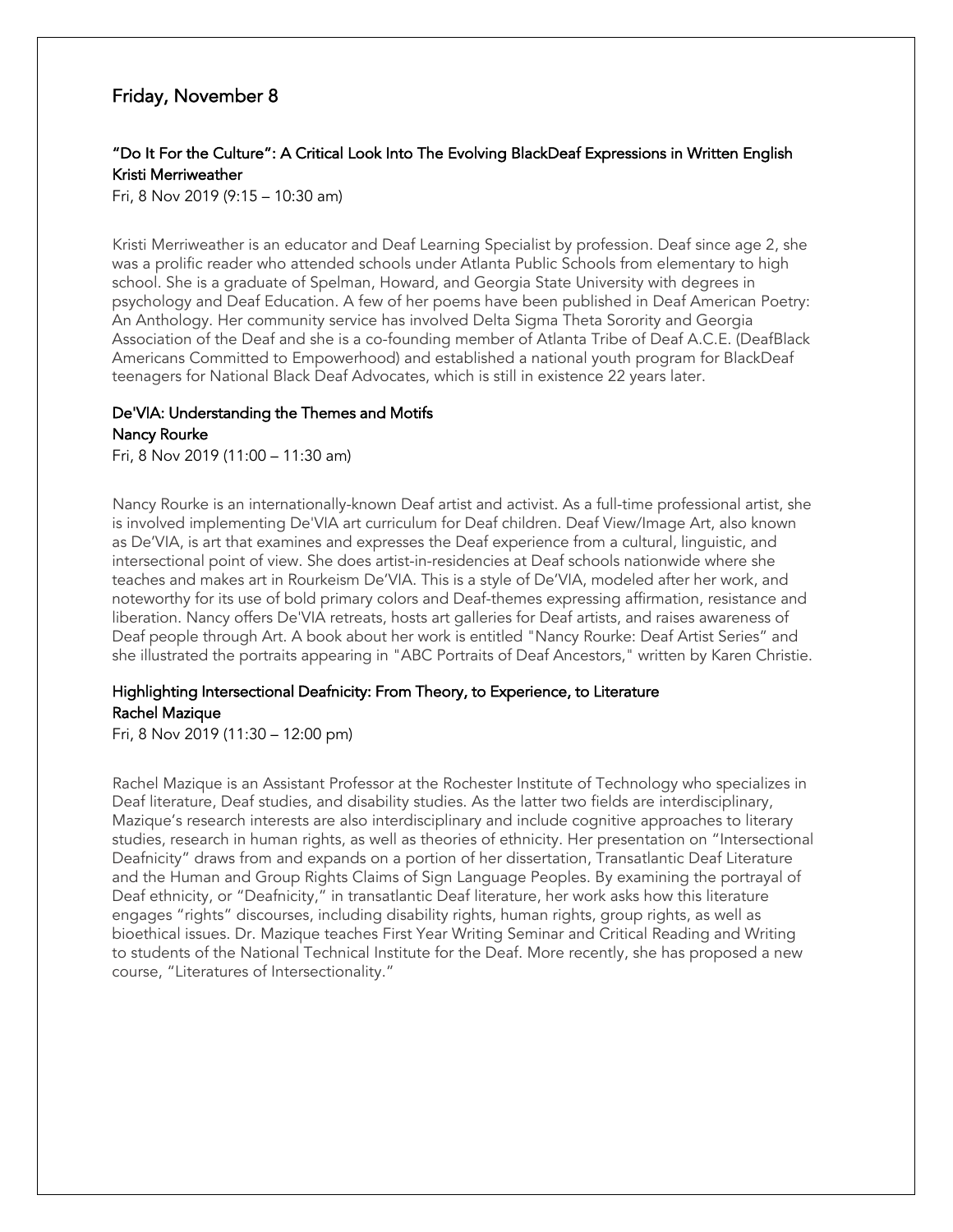## TDG LOL: Teaching Deaf Culture through Humor Matt Daigle

Fri, 8 Nov 2019 (1:30 – 2:50 pm)

Matt Daigle is an award winning Deaf and partially sighted artist who is best known for his popular webcomic "That Deaf Guy". For the past 25 years, Matt has worked in a variety of artistic settings as a cartoonist, illustrator, and graphic designer and as a national speaker. Matt has received numerous art awards throughout the years most notably being invited to present at the Edmund Lyon Memorial Lectureship Series at RIT in 2012 and receiving the graduate of the Last Decade (G.O.L.D.) Alumni Award from his alma mater Northern State University in 2011. Since 2016, Matt has worked with Sorenson Communications as a graphic artist creating the popular Buzzstickers, and as an ASL instructor at California State University, Northridge. In July 2019, he graduated with a Masters in Sign Language Education from Gallaudet University. Matt lives in Burbank, California, with his wife, Kay, and son, Hayden.

#### Justin Perez's Visual Vernacular Justin Perez

Fri, 8 Nov 2019 (1:30 – 2:50 pm)

Justin Perez was born and raised in Houston, Texas. He was a student at Texas School for the Deaf. He has always been fascinated by American Sign Language (ASL) performance art and storytelling styles. Throughout his teenage years, he had incredibly deep bonds with several of his close friends who also enjoyed sharing a variety of ASL stories, and that was where he defined numerous storytelling techniques along with sign language expressions. Repeated requests to share his storytelling became the fuel to his passion, creativity, and innovative persona--pushing new ASL performance boundaries and art. Justin has been a Vernacular (VV) teacher at Texas School for the Deaf, ASL tutor at National Technical Institute of the Deaf, ASL model and expert with TRUE+WAY ASL curriculum. Most recently, he won the ASL Elements national ASL competition with his fan favorite, a Super Mario Kart story.

#### From Deaf Eyes: Photography As A Visual Storyteller Orkid Sassouni

Fri, 8 Nov 2019 (1:30 – 2:50 pm)

Orkid Sassouni works as a Library Technical Assistant at the SFPL's Deaf Services Center. She is a member of the Access Advisor at the Fine Arts Museum of San Francisco. Ms. Sassouni is an ASL gallery lecturer, first at The Metropolitan Museum of Art, in NYC, for ten years and later with the Fine Arts Museum of San Francisco. She is a council member for Mayor's Disability Council under Mayor's Office of Disability focusing on accessibility issues within City Departments and public spaces. Ms. Sassouni began developing her photography skills while a student at Gallaudet University. She graduated with a BA degree in Art History & Museum Studies. Later, Ms. Sassouni studied Studio Photography at Parsons School of Design. She worked on her documentary photography project called Being Deaf and Free Spirit for more than two years which was exhibited and traveled for two years all across the United States.

#### Journey of ASL Literature and Deaf Art in Digital Media Ruthie Jordan

Fri, 8 Nov 2019 (1:30 – 2:50 pm)

Ruthie "Eyepoetic" Jordan is an ASL Literature consultant, educator, filmmaker, and creative artist. My journey took me in many directions after college, and I am truly grateful for the seeds that were planted by those experiences that influenced and nourished my soul as a member of both the Deaf and Hearing communities. I'm passionate about sharing a creative language through various art forms which will inspire the next generation of Deaf people. "Sign Language is our voice of the soul"-Ruthie Jordan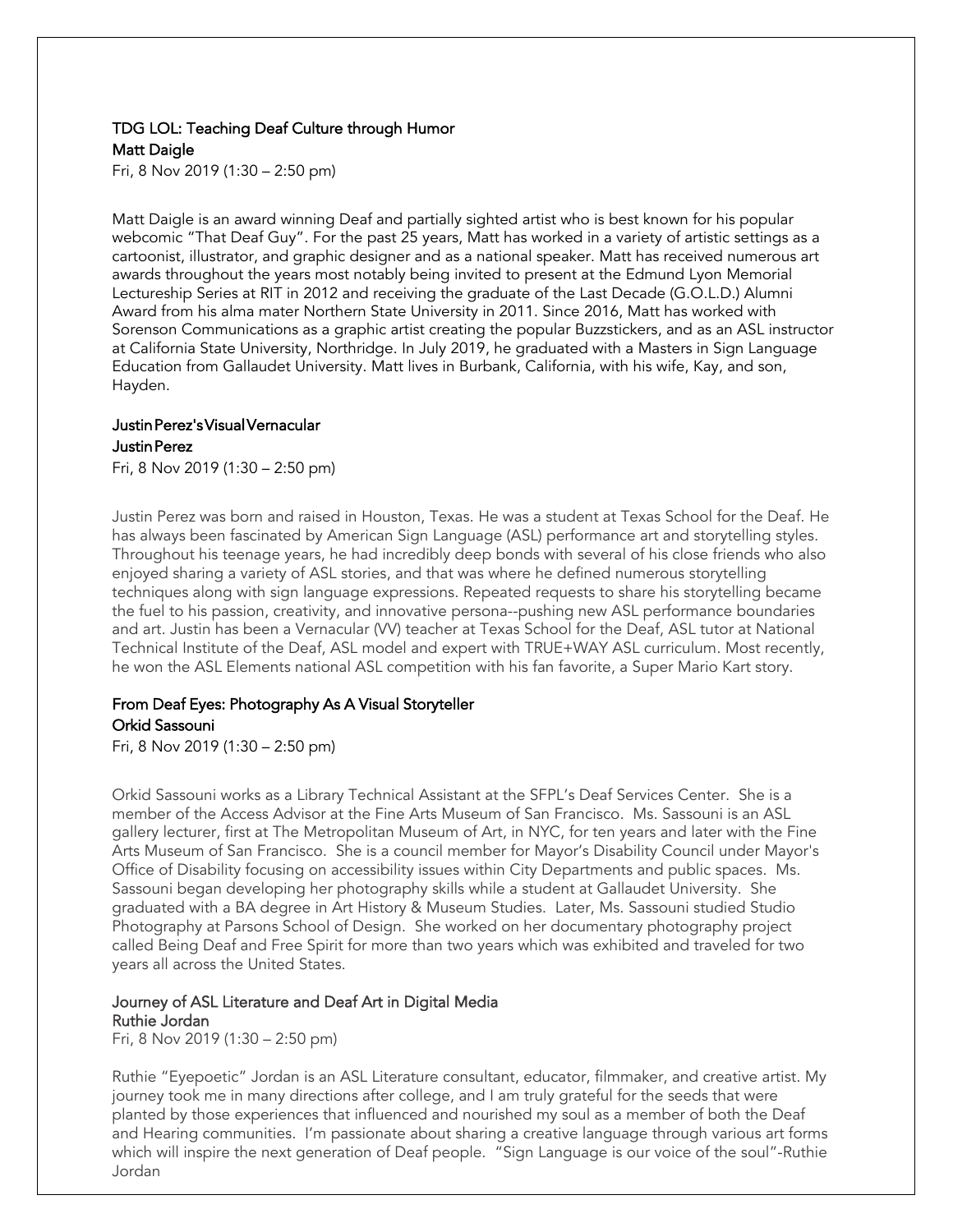#### Making of an Epic in American Sign Language: Tapping into Martha's Vineyard to Shed New Light on Deaf Storytelling Samuel J. Supalla and Andrew Byrne

Fri, 8 Nov 2019 (3:45 – 4:15 pm)

Sam Supalla began telling stories as a boy to his peers at Oregon School for the Deaf, then winning a national award for his work at the age of 14. He went on to publish the ASL Literature Series with Ben Bahan in 1992. Over the years, Sam has evolved as a performer and felt compelled to create the ultimate "Deaf experience" in his newest story. Being employed as a professor at the University of Arizona has allowed Sam to do research and development work with ASL literature. Dr. Supalla is currently the President of the Society for ASL organization. Sam's inspiration for "Martha's Vineyard" comes from his deep commitment to literacy, and continually striving to better understand how signers can find their rightful place in society. Signers encompass the essence of Deaf people at their core, which will promote diversity, differences, and inclusiveness across society.

Born to Deaf parents, Canada, Dr. Andrew Byrne attended the Sir James Whitney School for the Deaf in Belleville, Ontario. He earned a B.A. in History from Gallaudet University, an M.Sc. in Deaf Education from McDaniel College, and a Ph.D. in Education: Language, Culture, and Teaching from York University. Dr. Byrne has been a teacher for 26 years in Canada and the United States teaching at the E. C. Drury School for the Deaf in Milton, Ontario, York University, McDaniel College, the Hawaii School for the Deaf and the Blind, the University of Hawaii at Moana, Lamar University, and Framingham State University. Currently, he is a clinical assistant professor/director of the ASL program at the University at Buffalo. Dr. Byrne is the recording secretary and the newsletter editor of the Society for American Sign Language (SASL). His current areas of interest are literary genre studies, ASL literary criticism, and the canon of ASL literary works.

## What are the ties between the film industry and us? David de Keyzer

Fri, 8 Nov 2019 (4:15 – 4:45 pm)

David de Keyzer is a recognized personality in the world of the Deaf for its dynamism and its way of defending the Deaf Culture in France and in the world. Having grown up in the world of image, he became an actor from IVT (International Visual Theater) and then video assistant in film and finally director. Since 2005, he made several documentary films for the french emission « L'Oeil et la Main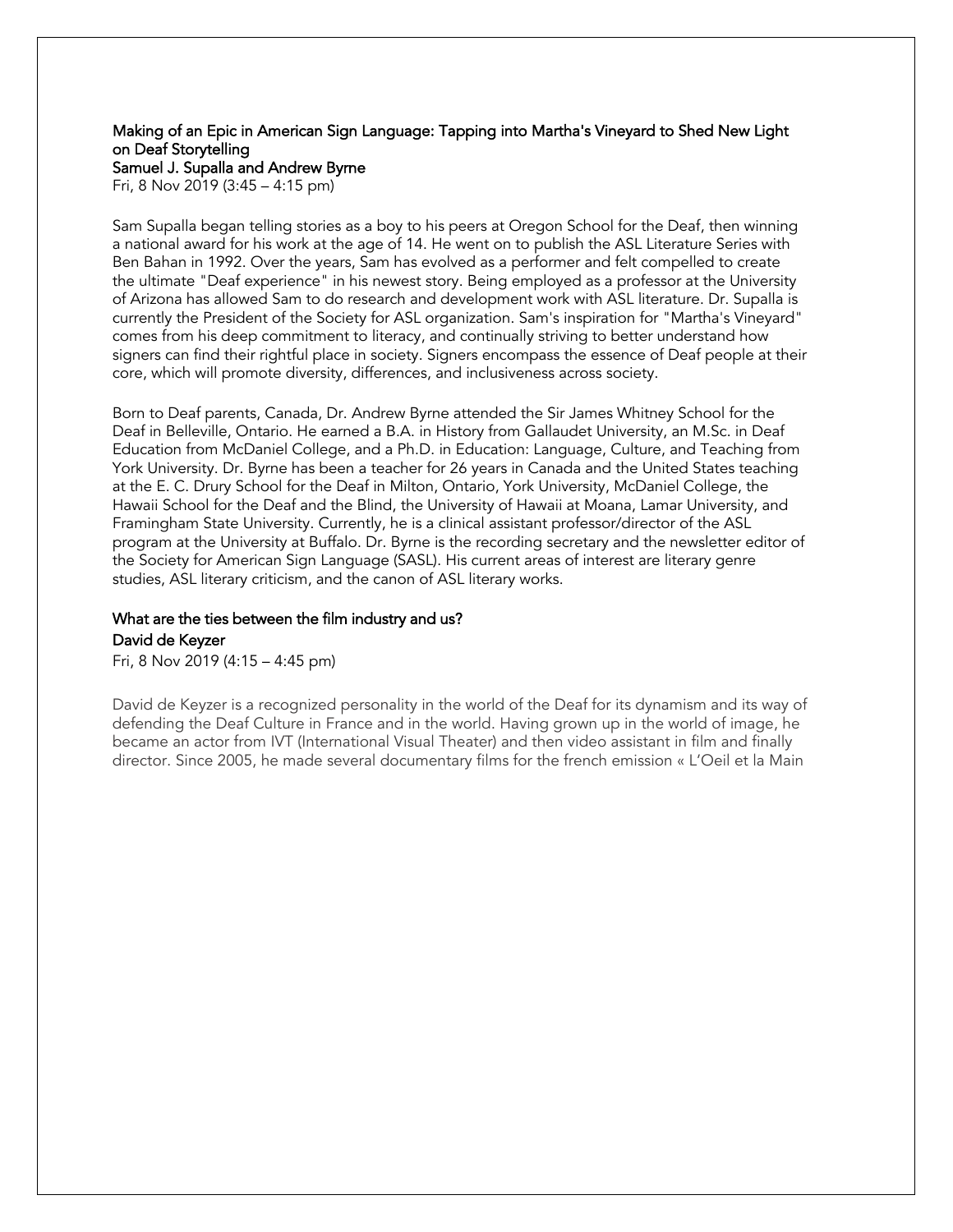## Saturday, November 9

# Anthology of Poetics in Brazilian Sign Language

Fernanda de Araugo Machado

Sat, 9 Nov 2019 (9:15 – 10:30 am)

Fernanda de Araújo Machado is a professor and researcher at the Federal University of Santa Catarina. She holds a degree in Arts Education (2009) from the Federal University of Rio de Janeiro and a degree in Letras (LIBRAS) (2011). Additionally, she holds a Master's Degree in Translation Studies (2013) from the Federal University of Santa Catarina. Since 2006-2008, she has been a member of the research group for the Research Project, Teaching and Extension Laboratory in LIBRAS, Faculty of Arts, Federal University of Rio de Janeiro (UFRJ). Prof. Machado coordinates the creation of the Anthology of Poetry in LIBRAS. She is part of the Libras Corpus Research Group (2014-current) and a member of the CNPQ Research Group Directory, whose leader is Prof. Ronice Müller de Quadros. She is currently a PhD student in the Postgraduate Program in Translation Studies at UFSC under the guidance of Prof. Ronice de Muller Quadros and Prof. Rachel Sutton-Spence. She has made visits to California State University Northridge (CSUN), the University of California Los Angeles (UCLA), and California School for the Deaf in Fremont (CSDF) consulting with Prof. Dr. Flavia Fleischer, a professor and researcher in the area of Deaf Studies. Prof. Machado coordinated the Brazilian Folkore Surda Art Festival (2014 and 2016-current), with funding from the Ministry of Culture, with Prof. Rachel Sutton-Spence, which included various types of literary manifestations in LIBRAS.

## Political Artivism through Deaf Lenses Amy Cohen Efron

Sat, 9 Nov 2019 (11:00 – 11:30 am)

I started my professional career as a school psychologist in 1992, and I worked for a non-profit organization, several state schools for the Deaf, and a residential treatment center for Deaf children for 25 years. In 2006, I founded my website, Deaf World As Eye See It. I published approximately 120 written posts, and produced more than 140 ASL videos covering a wide range of Deaf-related subjects. My artworks have been displayed at the Nelson-Atkins Museum of Art in Kansas City, Missouri, the Mammal Gallery in Atlanta, Georgia, The Studio Door in San Diego, California, and the Dyer Arts Center in Rochester, New York.

# The Rise of Aesthetics and Intersectionality in Signed Language Performance Arts: Poetry and Music in Valli's "Dandelion"

Jody Cripps Sat, 9 Nov 2019 (11:30 – 12:00 pm)

Dr. Jody H. Cripps is an Assistant Professor of American Sign Language in the Department of Languages at Clemson University. His doctorate in the Second Language Acquisition and Teaching program is from the University of Arizona. Dr. Cripps' research interests primarily focus on universal design, signed music, signed language pathology, ASL-English literacy and the pedagogical methods. Dr. Cripps' latest grant allows for conducting ground-breaking ethnomusicological research on a signed music showcase titled, "THE BLACK DRUM", performed by a signing musical theater troupe. This first of its kind musical incorporates Dr. Cripps' signed music theories and will be featured at Clin d'Oeil in France. Dr. Cripps also serves as the Editor-in-Chief for the Society for American Sign Language Journal and the Vice President of The Gloss Institute, a non-profit organization providing educators and parents the necessary tools and resources to overcome the habitually low literacy (English) rates in deaf children.